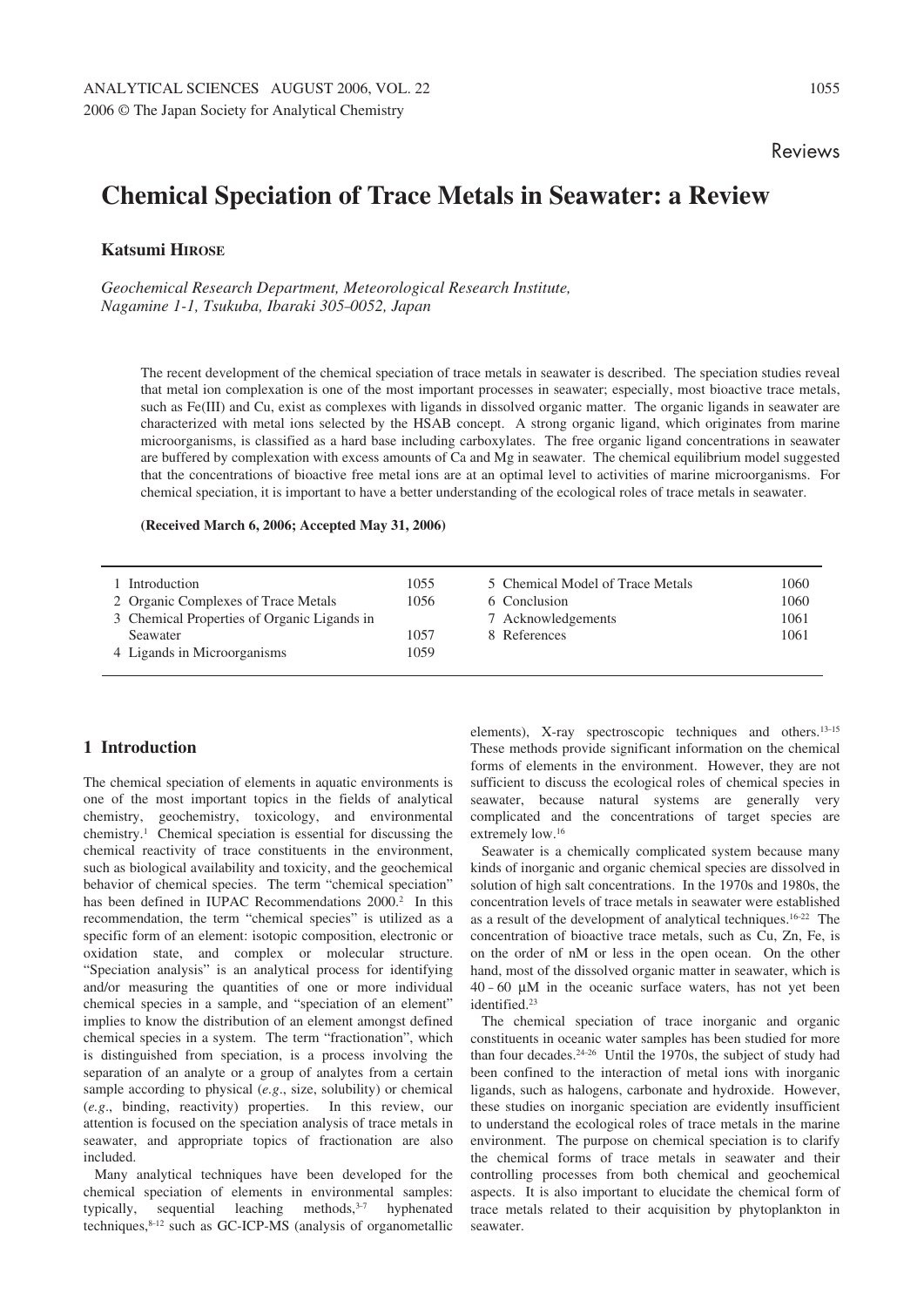There has been interest in the effect of trace metals on the growth of phytoplankton in natural water. A typical metal is copper, which is a bioactive element as a component of respiratory proteins and oxidases.<sup>27,28</sup> However, higher Cu<sup>2+</sup> concentrations have caused reduction of the cell-division rates of phytoplankton.<sup>27,29,30</sup> In the 1970s, laboratory studies<sup>31,32</sup> revealed that Cu toxicity is related to the free metal ion concentration; chelation by chelators reduces the Cu toxicity to phytoplankton growth. The Cu toxicity depends on the species of marine microorganisms; cyanobacteria are one of the most sensitive species to Cu toxicity in the laboratory.<sup>28,30</sup> Another representative trace metal in the marine environment is Fe, which is one of the most important bioactive elements for phytoplankton growth.33 In contrast to Cu, Fe deficiency occurs in the wide-area of the open ocean.34–36 Especially, Fe is a limiting factor in the primary production of phytoplankton in high-nutrient low chlorophyll (HNLC) regions. These findings suggest that trace metals play an essential role in the marine ecosystem.

In this paper, the recent development of chemical speciation of trace metals, *i.e*., Cu, Zn, Fe and others, in seawater is summarized. Sound knowledge on metal complexation in solution is essential for understanding trace metal species in seawater and the chemical properties of the relevant ligands.

## **2 Organic Complexes of Trace Metals**

Strong metal complexes with organic substances had been recognized in seawater before 1980.37–41 The development of bioinorganic chemistry has revealed the presence of strong organic metal complexes in biological systems;27,28 some metals (Fe, Cu, Zn, *etc*.) occupying the reactive center in enzymes, and highly stable complex, such as Fe(III) complexes of siderophores,<sup>42</sup> were also discovered.

The most important parameter to characterize metal complexation with organic ligands is the stability constant, which is thermodynamically unique for a complex between a metal ion and an organic ligand.43 The stability constant is determined by the chemical properties of both organic ligands and metal ions. If we can determine a rigorous stability constant of the complex of an organic ligand with a metal ion, we can evaluate the chemical properties (a kind of donor atoms, number of donor atoms and others) of the organic ligand and the relevant metal complex by a comparison with the values determined for metal complexes with well-known ligands. The concentrations of the organic ligands in seawater can be determined as well as the conditional stability constants of natural metal complexes. The concentration level of the organic ligand in seawater is another significant parameter to know sources of the organic ligands and their ecological roles.

Since 1980, the complexing characteristics of seawater have been widely studied for several transition metals (*e.g*. Cu, Zn) using two distinct methods, *i.e*. metal titration and ligand titration; studies are mostly focused on copper because of its strong complexation property and usefulness as an analytical tool. For metal titration,  $MnO<sub>2</sub>$  adsorption.<sup>44,45</sup> tool. For metal titration,  $MnO<sub>2</sub>$ electrochemical,46–55 chromatographic,56,57 bioassay,58 solvent extraction, $59,60$  and chemiluminescence techniques<sup>61</sup> have been used to measure the concentrations of free metal ions in solution. However, recent studies have focused on the electrochemical technique with ligand competition.62–66 On the other hand, ligand titration, namely competitive reactions between natural and artificial organic ligands, has hardly been developed until initial work with EDTA (ethylenediaminetetraacetic acid) carried out in 1982.67

Recent experimental studies on copper speciation in seawater have revealed more than 99% of copper to be present as organic complexes, of which the conditional stability constants are in the range between  $10^9$  and  $10^{15}$  M<sup>-1</sup>. In these studies, the conditional stability constant,  $K<sup>c</sup><sub>ML</sub>$ , is defined as

$$
K^{c}{}_{ML} = [ML][M^{n+}]^{-1}[L']^{-1}, \qquad (1)
$$

where  $[ML]$ ,  $[M^{n+}]$  and  $[L']$  denote the metal complex, free metal ion and total ligand concentrations, respectively. The ligand in seawater is present as complexes with other metal ions in the presence of excess amounts of the other metal ions  $(e.g., Ca<sup>2+</sup>, Mg<sup>2+</sup>$  and others). Therefore, the total ligand  $Ca^{2+}$ ,  $Mg^{2+}$  and others). concentration can be expressed as the product of the free ligand concentration and the side-reaction coefficient of the ligand. The side-reaction coefficient of the ligand in natural waters,  $\alpha$ <sub>L(H,N)</sub>, is given as

$$
\alpha_{L(H,N)} = 1 + \Sigma \beta_{HiL}[H^+]^i + \Sigma K_{NL}[N^{n+}], \qquad (2)
$$

where  $\beta_{\text{Hil}}$  and  $K_{\text{NL}}$  show the protonation constants of the ligand and the stability constant of complexes with other metal ions  $(N<sup>n+</sup>)$ , respectively. It must be noted that seawater is regarded as a ligand buffer68 of L in large excess concentrations of Ca and Mg. In this case, the conditional stability constants of a trace metal complex in seawater may be significantly lower than that in fresh water.

Hirose<sup>69</sup> has attempted to classify strong organic ligands in seawater by means of the conditional stability constants of metal complexes and the actual ligand concentration. According to the conditional stability constants of organic Cu(II) complexes, organic ligands in seawater are conveniently divided into three classes: the strongest,  $L_1$ , (log  $K_c$ <sup>c</sup><sub>CuL</sub> > 13);<sup>53,58,61,67,70-72</sup> the strong, L<sub>2</sub>, (log K<sup>c</sup><sub>CuL</sub> ~12);<sup>58,59,62,67</sup> and the weak ligand,  $L_3$ , (log  $K^c_{\text{CuL}}$  < 10).<sup>44,46,53</sup> It must be noted that we have found no sample having all of these kinds of organic ligands. As a general trend, the concentrations of the organic ligands complexed with Cu(II) are in the following order:  $L_1$  <  $L_2 \ll L_3$ . Because the total concentration of Cu(II) dissolved in seawater is usually less than that of organic ligands,  $L_2$ ,  $L_1$ , or  $L_1$  $+$  L<sub>2</sub>, it is evident that most of the organic ligand, L<sub>3</sub>, is not bounded with Cu(II) under the conditions of seawater; in other words, most of the Cu(II) is complexed with the organic ligands,  $L_1$  and/or  $L_2$ . This situation is consistent with the fact that the organic ligand, L3, cannot be detected by the ligand titration method.<sup>67</sup>

The chemical speciation of Zn(II) in seawater has been studied by several workers,<sup>73-77</sup> although inorganic speciation of Zn(II) in seawater has been carried out from the initial stage.25,26,78,79 The conditional stability constants of organic Zn(II) complexes are divided into three classes, as for Cu(II) complexes. The logarithmic conditional stability constant of  $Zn(II)$  with the L<sub>1</sub>-type, L<sub>2</sub>-type and L<sub>3</sub>-type ligands is around  $11,67,75,76$  9,67,73,77 and 7.5,74 respectively. The conditional stability constants of organic Zn(II) complexes are systematically lower than those of Cu(II). This tendency is reasonable according to Irving–Williams series for transition metals,43 although there is no discussion about whether the organic ligands associated with Zn(II) are the same as those of Cu(II) or not.

In the 1990s, chemical speciation of iron in seawater has been extensively studied because iron is a biologically essential trace metal related to phytoplankton growth in oceanic water.34–36 Hudson *et al.*<sup>80</sup> suggest that organic complexation of Fe(III) is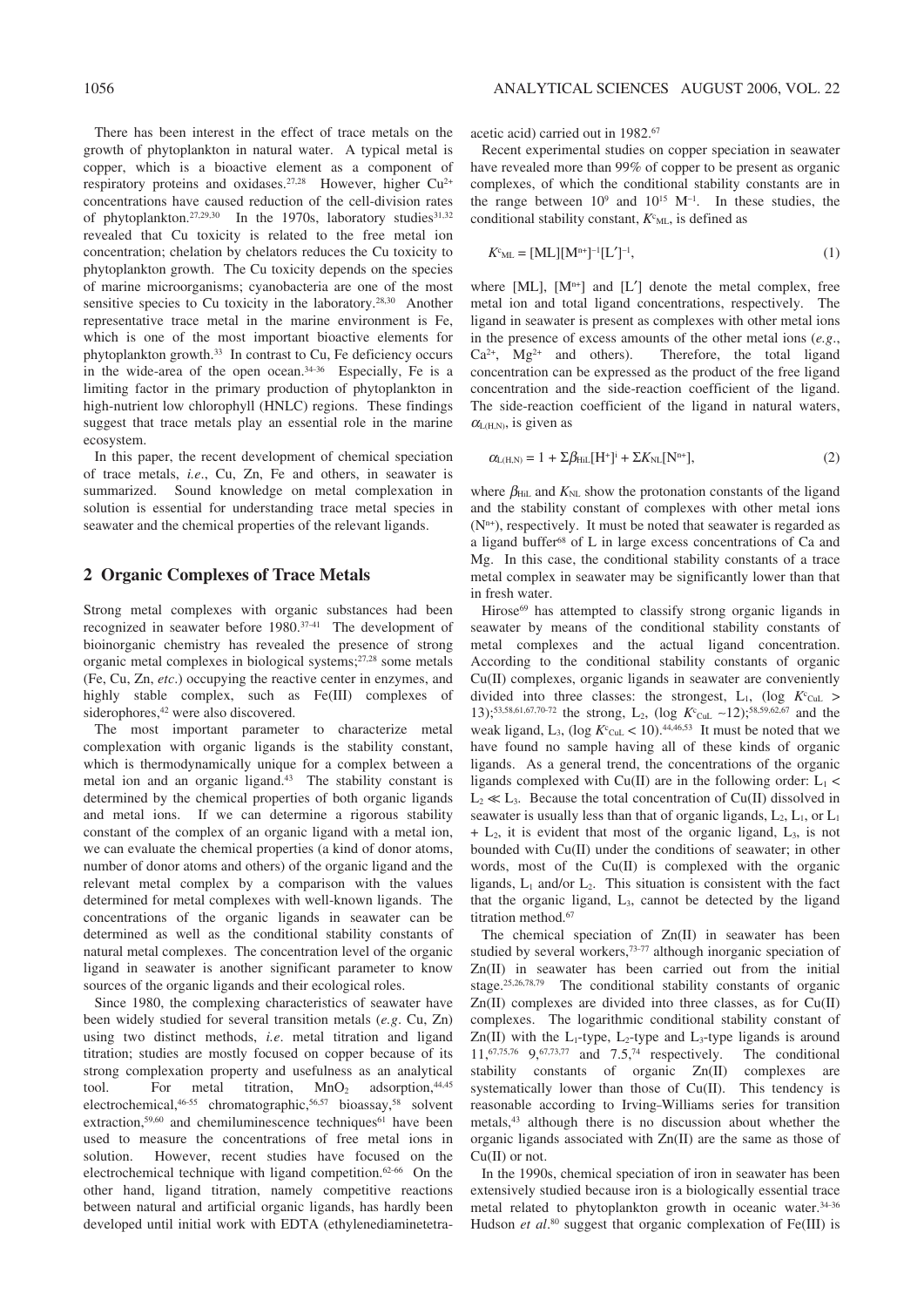possible in seawater from the results of complexation between Fe and the microbial siderophore and the synthetic chelator in synthetic and coastal seawater. Hudson and Morel<sup>81</sup> have studied Fe transport *via* marine phytoplankton cell surface, in which a half-saturation constant for the Fe cell surface complex of phytoplankton was measured kinetically. The conditional stability constant of the Fe3+ cell surface complex was evaluated to be 20.2 (=  $\log K_{\rm FeL}$ ).<sup>81</sup> Studies on the chemical speciation of Fe(III)64,65,82,83 revealed that the conditional stability constant of the Fe(III) complexes dissolved in seawater is very high  $(20.5 \le$  $\log K_{\text{FeL}}$ <sup> $\leq$ </sup> 22.5). It should be noted that the concentration of the strong organic ligand determined for Fe complexation<sup>64,65,82,83</sup> was on the order of nM, which is the same order of magnitude as that detected for Cu and  $Z_{n}$ ,  $53,58,61,67,70-72,75,76$  This finding strongly supports that the This finding strongly supports that the stronger organic ligand, which is not specific to Fe(III), such as siderophores, exists at the order of nM in seawater.

Thorium in seawater has been extensively studied in the field of chemical oceanography, in which a major topic has been removal processes of thorium isotopes by sinking particles in the ocean interior.<sup>84-86</sup> A typical feature for Th in seawater is that the concentration level (0.02 – 2 pM) of <sup>232</sup>Th<sup>87-92</sup> is like that of the supersaturation of an inorganic salt (solubility of thorianite, about  $0.01$  pM $.93$  In order to understand the mechanism of scavenging and dissolution phenomena of Th in the ocean, it is also significant to see the chemical form of both particulate and dissolved Th in seawater. A sequential leaching study<sup>6</sup> suggests that Th in oceanic particulate matter is present as organic complexes. Dissolved Th is also considered to be complexes with humic substances.94,95 The speciation of thorium in oceanic particulate matter<sup>96</sup> has revealed that Th in oceanic particulate matter exists as a complex with the  $L_1$ -type organic ligand, of which the conditional stability constant was estimated to be  $10^{23.8}$  M<sup>-1</sup>. Natural organic metal binding sites in dissolved organic matter and particulate matter are of a kind of polyaminopolycarboxylate ligands containing many numbers of carboxyl groups, such as DTPA (diethylenetrinitrilopentaacetic acid) and EDTA. Santschi *et al*. <sup>97</sup> have suggested that carboxyl groups in colloidal organic matter in seawater are responsible for the adsorption of thorium.

The most important question is whether the strongest  $L_1$ -type ligand reacting with Cu is chemically the same ligand complexing with other metals, such as Fe(III) and Zn. Linear free energy relationship (LFER) techniques for metal complexation have been developed for the determination of missing values of the metal complex formation constant in natural water.98,99 The LFER techniques can be used to characterize the chemical properties of unknown ligands by comparisons with the stability constants of metal complexes having known synthetic ligands. Figure 1 shows the log–log relationship between the stability constants of metal complexes with DTPA and the  $L_1$ -type ligand. The fairly linear relationship with a slope of unity indicates that the  $L_1$ -type ligand reacting with Cu, Zn, Fe, Th and others in seawater is chemically similar to DTPA.

We now summarize speciation studies of trace metals in seawater. In order to characterize the chemical species of trace metals in seawater, methodologies involving both metalexchange and ligand-exchange reactions have been applied. It must be noted that these methodologies implicitly contain the assumption of reversibility to reactions of natural organic ligands with metal ions. As a result, most bioactive trace metals in seawater exist as complexes with natural organic ligands. Therefore, the existence of strong organic ligands is common in marine environments.



Fig. 1 Log–log plots of the conditional stability constant of metal complexes with the  $L_1$ -type ligand to the stability constants of metal complex with DTPA. The slope is unity. Dissolved complexes (closed circle, Ref. 67; open circle, Refs. 53, 58, 61, 64, 65, 75, 76, 82, 83, 146), particulate complexes (closed squire, Refs. 96, 147).

## **3 Chemical Properties of Organic Ligands in Seawater**

Metal ions are useful to characterize organic ligands dissolved in seawater. Copper is a candidate due to its strong complexation ability. The study of Cu-complexing capacity of dissolved organic matter in natural water has been developed since about 1970.<sup>100,101</sup> Measurements of the metal complexing capacity of natural water have been widely adopted as a methodology for chemical speciation. The complexing capacity of a sample, defined as moles of added metal (usually  $Cu^{2+}$ ), which are complexed per liter of sample, is a measure of the metal-buffering capacity, and is of fundamental importance for a quantitative assessment of the fate of polluting metals in natural water.100 The complexing capacity is also a measure of the abundance of the organic ligand in natural water. However, Cu is insufficient to specify organic ligands because  $Cu^{2+}$ , belonging to boundary metal ions in Peason's classification,<sup>102</sup> forms complexes with ligands having oxygen, nitrogen and sulfur as a donor atom. In order to characterize organic ligands in natural water, the use of typical hard or soft metals is effective. Recently, organic speciation studies based on this concept have been carried out.

Thorium is a typical hard acid, which reacts with hard bases having oxygen as a donor atom.<sup>102</sup> According to thermodynamic considerations,93 the affinity of Th(IV) to organic ligands in acidic solutions is larger compared to other metals because the effect of side-reactions of hydrolysis for Th is larger than that for the other metal ions, such as Cu(II), Fe(III) and others. In the respect, the reactivity of organic ligands for metal ions is largely suppressed by the protonation on basic sites of organic ligands. These findings suggest that an experiment under acidic conditions is an effective approach for studying the chemical interactions of Th with natural organic ligands. Acidic experimental conditions yield some merits; the system can be simplified to a singular reaction between Th and organic ligands without other complicated and complexing sidereactions. The effects of side reactions due to complexation with endogenously occurring metals in natural organic matter as well as contaminated metals are eliminated during the experimental processes.

Taking into account the merit of using thorium isotopes for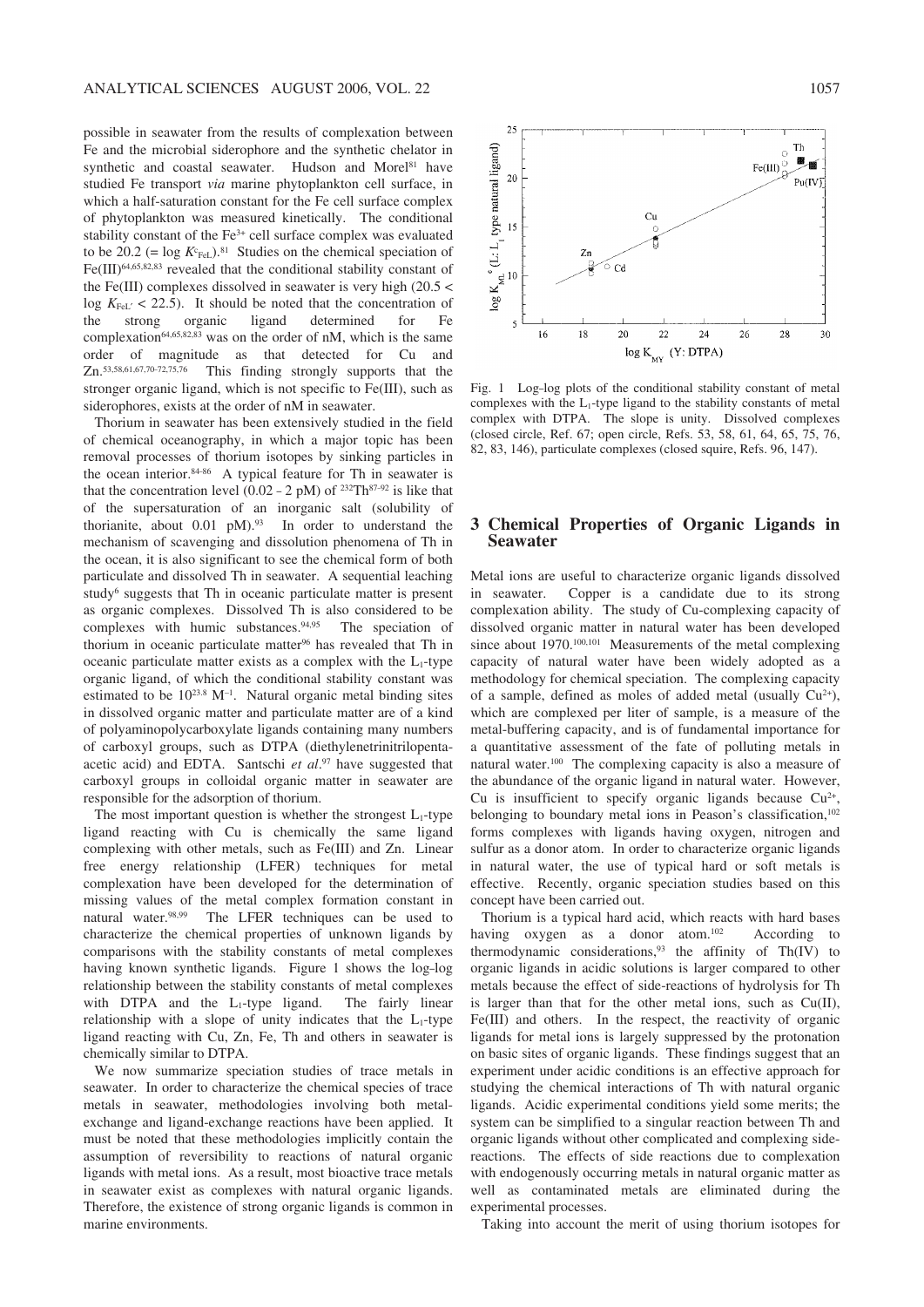organic characterization, Hirose and Tanoue<sup>103</sup> characterized organic ligands in oceanic particulate matter, and introduced a new parameter for estimating the complexation abilities of particulate matter, namely, the Th-complexing capacity of particulate matter. An adsorption experiment to particulate matter in a 0.1 M solution of HCl revealed that thorium reacts with a strong organic ligand in particulate matter, and forms a 1:1 complex with the ligand in particulate matter under the experimental conditions. The Th-complexing capacity (ThCC) is defined as the total concentration of a strong organic ligand in particulate matter reacting with Th in an acidic medium. Since there is only a single reaction process for the Th adsorption onto particulate matter in 0.1 M HCl solution, the Th complexing capacity of particulate matter is expressed as

$$
ThCC = [ThLp]\{1 + (KThL[Th4+])-1\},
$$
\n(3)

where  $K_{\text{ThL}}$  shows the conditional stability constant of an organic Th complex in particulate matter, and  $[ThL_p]$  and  $[Th^{4+}]$ denote the concentrations of the adsorbed Th and the free Th ion, respectively. The conditional stability constant of the organic Th complex in particulate matter was evaluated to be  $10^{6.6}$  M<sup>-1</sup> in the 0.1 M HCl solution. It is noted that the ThCC, the concentration of the strong organic ligand, is a powerful tool as a new quantitative indicator to characterize organic matter in seawater.

Metal exchange reactions are useful tools to understand the chemical properties of the strong organic ligand identified by Th. Hirose and Tanoue<sup>103</sup> examined the metal-exchange reactions between typical hard acids, *i.e*., Th and Fe(III). The metal-exchange equilibrium constant between Fe(III) and Th for the binding site in particulate matter can be directly compared with the corresponding constant for the natural organic ligand in seawater, because the side-reaction coefficients of proton and other metals for the organic ligand are not different for Th and Fe(III), and side-reaction coefficients of hydrolysis for Th and Fe(III) are negligible in 0.1 M HCl solution. Furthermore, a theoretical consideration<sup>104</sup> suggests that the conditional stability constant of the metal complex dissolved in seawater should be equal to the corresponding constant for the binding site in particulate matter, provided that the ligand in dissolved organic matter is chemically the same as that in particulate matter. Hirose and Tanoue<sup>103</sup> experimentally obtained the logarithmic value of –1.7 for the metal exchange equilibrium constant of Fe(III) with Th. The speciation study of Th provides estimates of the conditional stability constants  $(10^{21.8} \text{ M}^{-1})$ : defined by the Eq. (1)) of the Th complex in oceanic particulate matter.<sup>96</sup> The conditional stability constant of the Fe(III) complex with the ligand in particulate matter is estimated to be  $10^{20.1}$  M<sup>-1</sup> from the metal-exchange equilibrium constants of Fe(III) with Th, which is in good agreement with that determined for dissolved Fe complex in seawater  $(20.5 <$  log  $K_{\text{FeL'}} < 22.5)$ .<sup>64,65,82,83</sup> On the other hand, the logarithmic metal exchange equilibrium constants of Fe(III) with Th for the  $L_1$ -type and  $L_2$ -type were calculated to be –1.0 and 1.9 from the estimated conditional stability constants of Th and Fe(III) complexes in seawater, respectively.69,103 Taking into account of some uncertainties due to the difference of the experimental conditions and in the model, the chemical properties of the binding site in particulate matter identified by Th are more similar to that for the  $L_1$ -type organic ligand in seawater. This type of organic ligand corresponds to the strongest one for the complexation of Cu and Zn, which were determined by using ligand competitive metal titration techniques.53,58,61,67,70–72,75,76

Soft acids, such as Ag(I), Hg(II), are also useful tools to

characterize organic ligands in natural water. Most soft metal ions, such as Hg(II) and CH3Hg+, have high biological toxicity. The complexation of natural ligands with soft donors is important to mitigate any biological toxicity of soft metal ions. Scott Smith *et al.*<sup>105</sup> determined strong ligands in sewage effluents-impacted water and terrestrial water by competitive ligand titration with Ag. Silver ion can be used as a probe to determine the ligand concentrations and formation constants of Ag complexes. There are two advantages in using  $Ag(I)$  as a probe metal: one is that Ag has only one oxidation state under both mild oxidizing and reducing conditions; the other is that Ag reacts preferentially with S(-II). As a result, it was suggested that metal complexes with ligands containing reduced sulfur exists in natural oxic aquatic environments. In the marine environment, Lagrela and van den Berg<sup>106</sup> indicated that Cu complexes with thiol compounds exist in estuarine water using the cathodic stripping voltammetry (CSV) technique and the determination of the free thiol concentration.

Acid base characters, *i.e*., the number of acidic and basic sites and protonation constants, are important chemical properties of ligands. The complexation reactions with metal ions under different pH conditions provide information on the acid-base properties of ligands. The thorium adsorption ability onto the oceanic particulate matter has been examined under strongly acidic conditions.103 The results reveal that the Th adsorption capacity of a particulate is present even in a 6.9 M HCl solution, although the fraction of Th adsorbed to particulate matter decreased when the acidity of the solution increased. This finding suggests that the binding site in particulate matter shows the property of a strong acid, whose protonation constant is estimated to be  $10^{-1.1}$  M<sup>-1</sup>. The presence of a strong acid site in the ligand is a characteristic of aminopolycarboxylic acids, such as EDTA and DTPA.

A comparison of the conditional stability constants of the metal complex under different pH conditions provides information about the acid-base properties of the ligand. Hirose96 determined the conditional stability constants of the Th complex with the ligand in particulate matter in seawater ( $pH =$ 8.2) and in a 0.1 M HCl solution. The difference between two conditional stability constants is due to side-reactions involving protonation on the ligand in particulate matter because the ligand possesses several weak acid residues. The conditional stability constant of the Th complex is given as follows using the side-reaction coefficients of the organic ligand:

$$
K_{\text{ThL,SW}} = K_{\text{ThL}} \alpha_{\text{L(H,SW)}} \quad \text{and} \quad K_{\text{ThL,pH=1}} = K_{\text{ThL}} \alpha_{\text{L(H,pH=1)}}, \tag{4}
$$

where *K*ThL is the stability constant of the Th complex with the ligand. The terms  $\alpha_{L(H,SW)}$  and  $\alpha_{L(H,pH=1)}$  are the side-reaction coefficients of protonation to the ligand in seawater and  $pH = 1$ solution, respectively. Hirose<sup>96</sup> calculated the ratio of the value of  $K_{\text{ThL,ph-1}}$  to  $K_{\text{ThL,SW}}$  for the L<sub>1</sub>-type ligand. In order to compare the acid-base property of a natural ligand with that of known chelators (aminopolycarboxylic acids), the ratios  $(= K_{\text{ThL,SW}}/$  $K_{\text{ThL, oH=1}} = \alpha_{\text{L(H, SW)}} / \alpha_{\text{L(H, oH=1)}}$  were also calculated from the protonation constants of known chelators.107 The result is the following order: L-alanine  $(8.5) <$  citric acid  $(9.3) <$  NTA  $(9.6)$ : nitrilotriacetic acid < EDTA (15.1) < CyDTA (15.9): *trans*-1,2 cyclohexylenedinitrilotetra-acetic acid < The natural ligand (17.3) < DTPA (19.8) < TTHA (25.5): triethylenetetranitrilohexaacetic acid, where the value in parenthesis is the logarithmic ratio (=  $\log(K_{\text{ThL,SW}}/K_{\text{ThL,PH-1}})$ ). Taking into account the LFER between the  $L_1$ -type ligand and DTPA,<sup>69</sup> and the presence of a strong acid site<sup>103</sup> in addition to this finding, it may be likely that the  $L_1$ -type ligand is a typical chelator with five acid sites.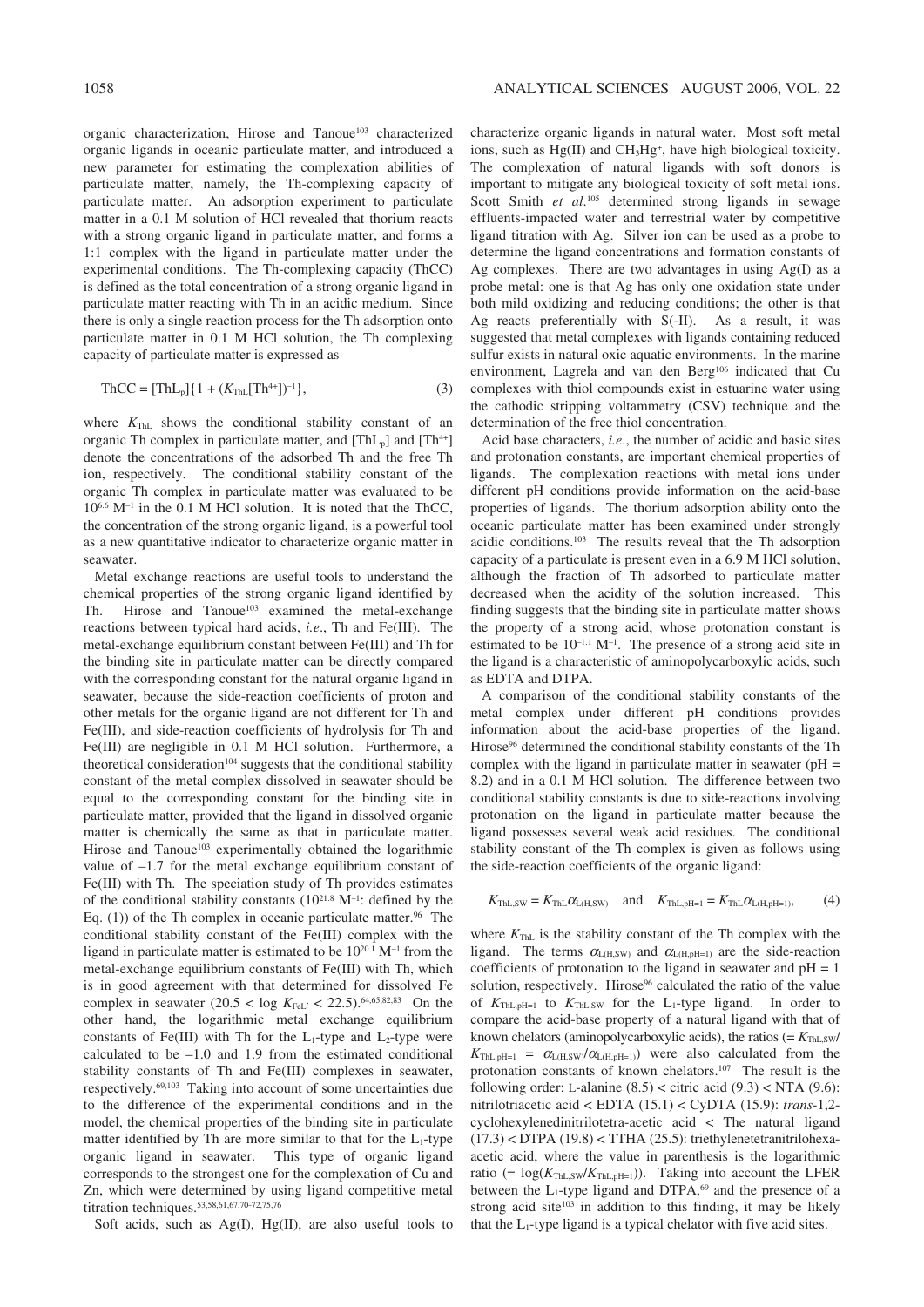| ANALYTICAL SCIENCES AUGUST 2006, VOL. 22                                                                                            |               |                                     |                | 1059                                                      |
|-------------------------------------------------------------------------------------------------------------------------------------|---------------|-------------------------------------|----------------|-----------------------------------------------------------|
|                                                                                                                                     |               |                                     |                |                                                           |
| Conditional stability constants of the Th complex with a strong ligand in marine organisms under the conditions of 0.1 M<br>Table 1 |               |                                     |                |                                                           |
| HCl solution and the concentrations of the strong organic ligand in marine organisms                                                |               |                                     |                |                                                           |
|                                                                                                                                     | Concentration |                                     | Concentration  | Ratio of                                                  |
| Organisms                                                                                                                           | in organisms  | $\log K_{\text{ThL}}$<br>$(pH = 1)$ | of the ligand  | ligand to OC                                              |
|                                                                                                                                     | (gC/g d.w.)   |                                     | (nmol/mg d.w.) | (mmol/mol)                                                |
| Bacteria                                                                                                                            |               |                                     |                |                                                           |
| Shewanella algae <sup>a</sup>                                                                                                       | 0.148         | 6.63                                | 51.6           | 4.2                                                       |
| Alteromonas tetraodonis <sup>b</sup>                                                                                                | 0.285         | 6.88                                | 60.5           | $2.5\,$                                                   |
| Alteromonas macleodii <sup>b</sup>                                                                                                  | 0.302         | 6.81                                | 58.4           | $2.3\,$                                                   |
| Vibrio alguinolyticus <sup>b</sup>                                                                                                  | 0.215         | 7.07                                | 56.0           | 3.1                                                       |
| Flavobacterium marinotypicum <sup>b</sup>                                                                                           | 0.273         | 6.88                                | 96.6           | 4.3                                                       |
| Zooplankton (copepods) <sup>a</sup>                                                                                                 |               |                                     |                |                                                           |
| 91-3A NXX13                                                                                                                         | 0.381         |                                     |                |                                                           |
| 91-3A NGG54                                                                                                                         |               | 6.74                                | 10.5           | 0.34                                                      |
| Phytoplankton (diatom) <sup>a</sup>                                                                                                 | 0.409         | 6.68                                | 7.8            | 0.23                                                      |
| 93-4A NXX13                                                                                                                         |               |                                     |                |                                                           |
|                                                                                                                                     | 0.292         | 6.59                                | $8.1\,$        | 0.33                                                      |
| Particulate matter <sup>c</sup>                                                                                                     |               | 6.6                                 |                | Surface $0.9 - 2.4$ <sup>d</sup>                          |
| Dissolved organic matter                                                                                                            |               | 6.7                                 |                | Deep $0.2 - 0.6$ <sup>d</sup><br>$\sim 0.04$ <sup>e</sup> |

HCl solution and the concentrations of the strong organic ligand in marine organisms

a. Ref. 133. b. Ref. 134. c. Ref. 103. d. Ref. 148. e. Ref. 135.

# **4 Ligands in Microorganisms**

Bacteria are the most abundant microorganisms on the earth. Such a microorganism has potential ability to change chemical environments: it adsorbs metal ions, transforms their chemical forms by redox reactions and biomineralization, and transports chemical substances.108,109 Both living and non-living microorganisms, including microalgae and bacteria, have strong affinity to trace metals.110,111 Sakaguchi *et al*. <sup>112</sup> have found that some microalgae, such as *Chlorella regularis*, can accumulate large amounts of uranium from fresh water. The adsorption reaction of uranium onto microorganisms is reversible with a time scale of several days. The results suggest that metal ions are associated with the binding site in microorganisms by complexation. Speciation studies on microorganisms<sup>113-118</sup> have indicated that microorganisms, especially bacteria, possess a ligand, like carboxylates, reacting with metal ions, such as  $Th<sup>4+</sup>$ ,  $UO<sub>2</sub><sup>2+</sup>$ , Fe<sup>3+</sup>, Am<sup>3+</sup> and other hard acids.<sup>102</sup> Furthermore, it is revealed that bacteria can adsorb cadmium by complexation.<sup>119</sup> Beveridge<sup>120</sup> has shown that the metal binding site in bacteria exists on the cell surface, *i.e*., cell wall, by using transmissionelectron microscope techniques.121

The source of the strong organic ligands in the ocean is believed to be marine organisms, such as phytoplankton and bacteria. Three production pathways have been proposed for organic ligands produced by marine organisms. The first type is intracellular chelators, such as phytochelatins, induced by exposure to toxic metals.122–125 The second is the synthesis and release of extracellular chelators, such as siderophores, to enhance metal assimilation.<sup>126-128</sup> The marine cyanobacterium *Synechococcus* sp. produces an extracellular chelator with binding characteristics comparable to the strong ligands in seawater (log  $K_{\text{CuL}} \approx 13$ ).<sup>129,130</sup> Finally, adsorption on surface complexation sites can also facilitate metal-ion uptake. In relation to cell-surface chelators, Anderson and Morel<sup>131</sup> have suggested that iron uptake is regulated by Fe complexation at the cell membrane-bound site (phytotransferrin), which is in *pseudo*-equilibrium with free iron ion in the bulk solution. Hudson and Morel<sup>81</sup> demonstrated that cell surface-bound Fe is directly transported into the cell. This result implies that for certain marine phytoplankton Fe transport occurs from specific,

surface-associated sites. Metal uptake experiments<sup>132</sup> also suggest that phytoplankton, diatoms and dinoflagellate have a metal-reactive cell surface. One might, therefore, hypothesize the presence of cell surface chelators, which play a significant role for the uptake of trace metals. These chelators are evolutionary products of marine organisms adapting to an environment with extremely low levels of bio-available elements, such as the open ocean.

The interaction between marine microorganisms and thorium was studied experimentally in an acidic medium.<sup>133,134</sup> This speciation study demonstrated that heterotrophic bacteria, as well as phytoplankton and zooplankton,<sup>133</sup> possess specific chelators, which may be present in the cell membrane. These chelators form a 1:1 complex with Th in 0.1 M HCl solution. The conditional stability constants of the organic Th complexes in marine bacteria range from  $10^{6.63}$  to  $10^{7.07}$  M<sup>-1</sup> in a 0.1 M HCl medium, which are the same order of magnitude as that of dissolved organic matter,135 particulate matter and phytoplankton (Table 1). The levels of the conditional stability constants are for the strongest ligands, classified as the  $L_1$ -type ligands<sup>136</sup> or the DTPA type ligand,<sup>69</sup> which chemically correspond to hard bases $43,102$  showing high affinity to hard acids, such as Th $4+$ ,  $UO<sub>2</sub><sup>2+</sup>, Fe<sup>3+</sup>, Am<sup>3+</sup>$  and others. Therefore, the strong ligands found in marine organisms, particulate matter and dissolved organic matter are candidates for chelators related to iron uptake of marine organisms. It is also suggested that heterotrophic bacteria concentrates the chelator more than one order of magnitude greater than phytoplankton and zooplankton, as the used concentration unit of ligand per biomass carbon. The conditional stability constants and the ligand concentration per organic carbon for particulate matter and marine organisms<sup>103,134</sup> may suggest a marine microbial source for the  $L_1$  (DTPA) type ligand associated with particulate and dissolved organic matter in seawater.

Recent knowledge on the interaction of microorganisms with metal ions suggests that microorganisms, which possess metal binding sites on the cell surface, are universally present in the earth environment. It is likely that the ligand on the cell surface of marine microorganisms is a possible candidate for the source of the ligands in oceanic dissolved organic matter and particulate matter.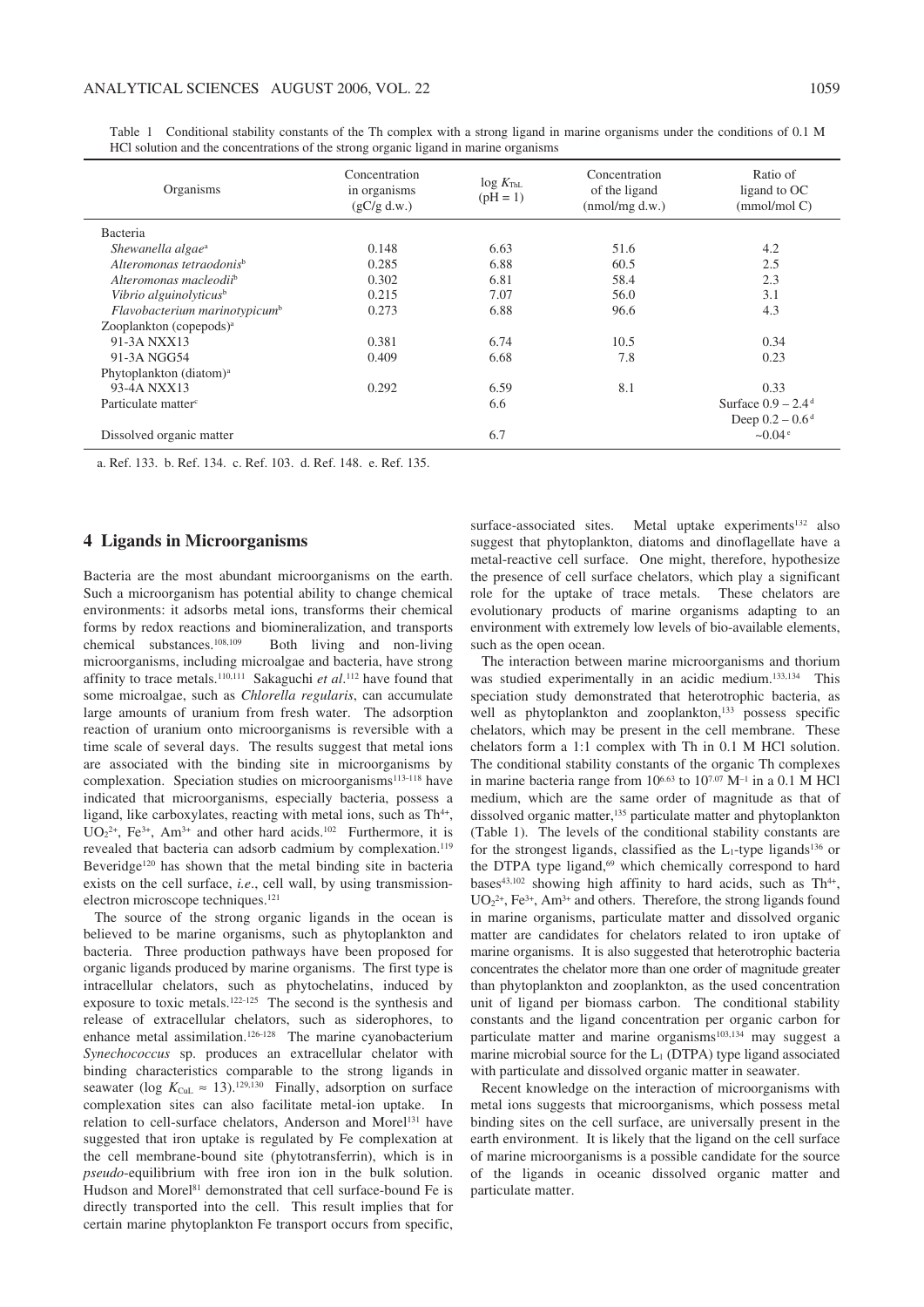

Fig. 2 Relationship between the total Cu and the free  $Cu^{2+}$ concentrations in the presence of Ca and Mg. 1, Inorganic Cu species exist in solution without a ligand and Ca and Mg. 2, Cu complex with the  $L_1$ -type ligand (2 nM) exists without Ca and Mg. 3, Cu complex with the  $L_2$ -type ligand (40 nM) exists without Ca and Mg. 4, Cu complex with the  $L_1$ -type ligand exists with Ca and Mg. 5, Cu complex with the  $L_2$ -type ligand exists with Ca and Mg. 6, Cu complexes with two dissolved organic ligands exist in solution without Ca and Mg. 7, Cu complexes with two dissolved organic ligands exist in solution with Ca and Mg.

## **5 Chemical Model of Trace Metals**

One of the purposes for the chemical speciation of trace metals is application to chemical modeling of the ocean. Many kinds of models for ocean systems have been proposed to have a better understanding of ocean systems and to predict the future of the oceanic environments; it includes physical models *i.e*., general ocean circulation model,<sup>137</sup> biogeochemical models<sup>138,139</sup> and ecological models.140 There are a few oceanic models including chemical reactions, especially, the complexation of bioactive trace metal ions with ligands in dissolved organic and particulate matter. Recently, a chemical model including metal complexation has been proposed.141

Chemical speciation studies<sup>58,67,99,136</sup> have revealed that two types of dissolved organic ligands are related to the complexation of trace metals, such as Cu and Zn, in seawater. However, there is little information on the ecological and biogeochemical roles of each ligand, except for the metal buffering capacity.142 In order to elucidate the ecological roles of dissolved organic ligands in the marine environment, therefore, a chemical model, including the relationship between the total Cu and free Cu<sup>2+</sup> concentrations in the presence of each ligand, is effective.

According to our present knowledge of dissolved organic ligands,<sup>69</sup> the concentrations in seawater are  $1 - 3$  nM for  $L_1$  and 20 – 60 nM for  $L_2$ . The free Cu<sup>2+</sup> concentration in seawater reflects the reactivity of Cu, and is directly related to the ecological role to marine microorganisms. $31,32$  The free Cu<sup>2+</sup> concentration in seawater was calculated as a function of the total Cu concentration based on the chemical equilibrium model,141 in which the effects of Ca and Mg were taken into account. The result is shown in Fig. 2. For the presence of only a stronger organic ligand  $(L_1)$ , the free  $Cu^{2+}$  concentration showed a sigmoid curve in the range of natural occurring Cu concentrations in seawater; the free  $Cu<sup>2+</sup>$  concentration was maintained at a lower level (less than 1 pM) when the total Cu concentration was less than that of the stronger organic ligand,

whereas the free Cu<sup>2+</sup> concentration steeply increased at a Cu toxic level (more than 10  $pM$ )<sup>30,143,144</sup> when the total Cu concentration exceeded that of the stronger organic ligand. On the other hand, for the weaker organic ligand  $(L_2)$ , the free Cu<sup>2+</sup> concentration showed a different behavior, in which the free  $Cu<sup>2+</sup>$  concentration was maintained at lower level (less than 10) pM) within the natural occurring concentration range of the total Cu in seawater. The increase in the ligand concentration shifts the free  $Cu^{2+}$  concentration to lower levels. These findings suggest that a weaker ligand plays a more significant role than a stronger ligand to reduce Cu toxicity to marine microorganisms under higher Cu conditions. This result is consistent with the finding that a weaker ligand can dominate Cu speciation in coastal water with higher Cu concentrations.145

There has been little attention on the effects of alkali earth metals for reacting with the ligands dissolved in seawater. Calcium and magnesium, which are major components in seawater, can be complexed with the organic ligands in seawater; especially, most of the  $L_2$ -type ligand is associated with Ca and  $Mg^{69}$ . A chemical model<sup>140</sup> revealed that the reactivity of the organic ligands reacting with trace metals is mitigated by complexation with Ca and Mg (Fig. 2). In other words, the concentrations of the ligands in seawater are buffered by excess amounts of Ca and Mg (ligand buffer): the free (no metal-bound) ligand concentration is regulated at a low level when the total ligand concentration is changed in solution.<sup>68</sup>

Although Fe is an essential element for marine organisms, it is well known that Fe deficiency occurs in a marine environment, especially in HNLC regions.34–36 The causes of Fe deficiency in the marine environment have been considered to be low Fe fluxes *via* atmosphere and active Fe export from the euphotic layer to the ocean interior. Hirose<sup>141</sup> suggested the hypothesis that the Fe limitation in the marine ecosystem occurs due to chemical constraints, such as a possibility that marine organisms cannot possess sufficient Fe by competitive reactions between Fe and Cu to the cell surface ligand, which may be related to Cu toxicity. The chemical model suggests that competitive reactions between Fe and Cu to the dissolved organic ligand reduce the level of the organic Fe concentration in seawater because solubility of Fe hydroxide controls the free Fe(III) concentration at an extremely low level in seawater. This may lead to a decrease of the reactive Fe concentration in the marine environment, provided that reactive Fe consists of organic Fe complexes and reactive inorganic species, such as free Fe(III) ion.

# **6 Conclusion**

The current understanding of the chemical speciation of trace metals in seawater is as follows.

1. Methodologies for the strong organic ligands, based on mass balance techniques, have revealed that reactions between natural strong organic ligands and metal ions, which occurs in the ocean, are reversible; ligand-exchange reactions as well as metal-exchange reactions are powerful tools to characterize the chemical forms of trace metals in seawater.

2. Major chemical species of bioactive trace metals, such as Cu and Fe, are complexes with organic ligands dissolved in seawater.

3. The strong organic ligands dissolved in seawater can be classified into three groups by using the conditional stability constant of metals complexes and the concentration of the corresponding organic ligand. The LFER relationships are useful to characterize the strong organic ligands. Two types of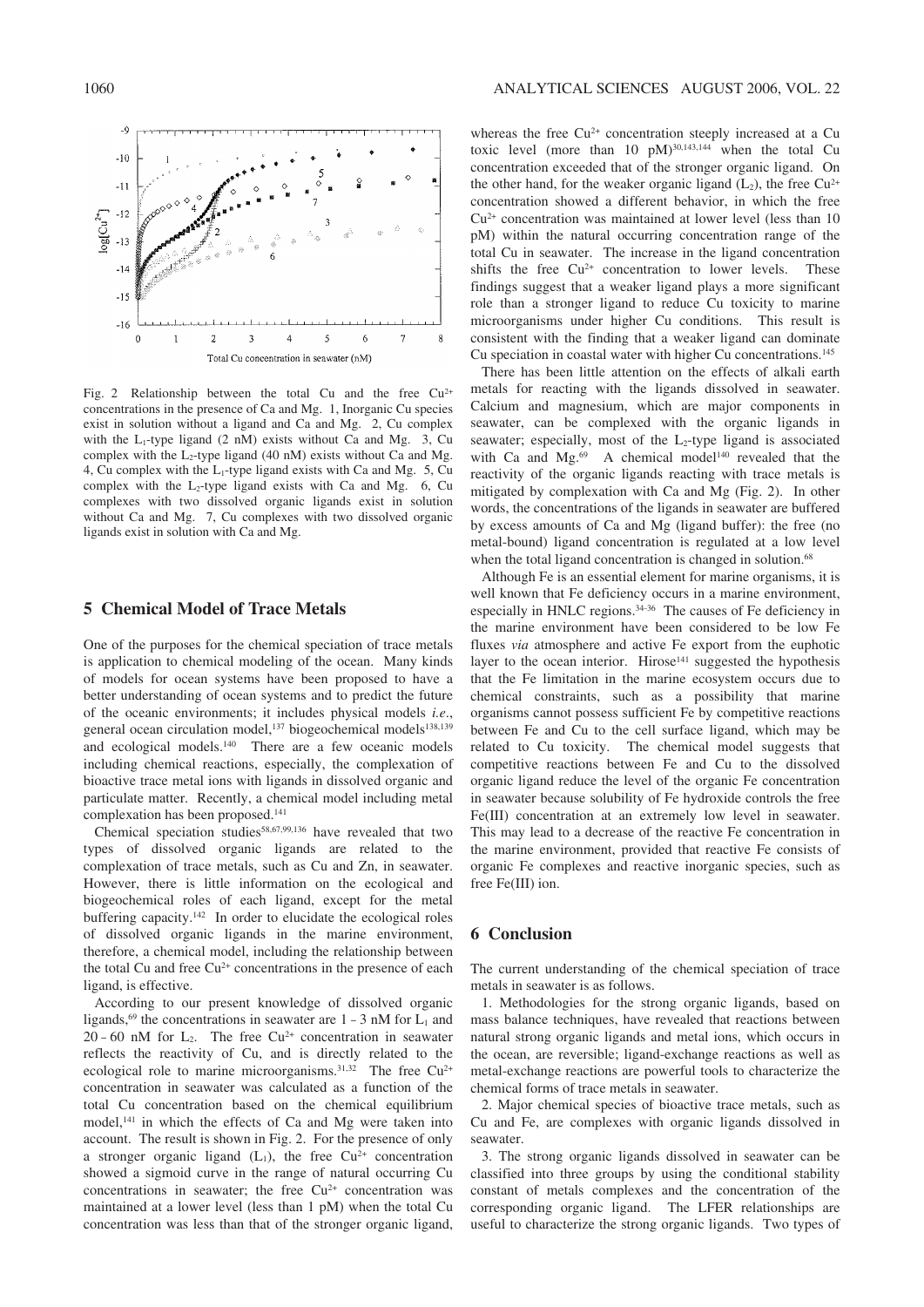the non-specific strong organic ligands coexist in seawater: one is the L1-type, whose concentration is relatively low; the other is the  $L_2$ -type, which is a major ligand.

4. Metals become a good tool to characterize the chemical properties of natural organic ligands by taking into account the HSAB concept. Strong organic ligands are commonly found in marine environments. Especially, the  $L_1$ -type ligand, which exists in both particulate matter and dissolved organic matter, originates from marine microorganisms. The natural strong organic ligands in the ocean have several functional groups, including carboxylates.

5. Chemical models including organic complexation are essential to have a better understanding of the biogeochemical and ecological roles of trace metals in marine environments.

A purpose of chemical speciation is to elucidate the chemical forms of species in seawater. The most important issue of chemical speciation of trace metals in seawater is to construct chemical models, which was initially conducted by Sillén, who successfully specified chemical species. Knowledge of the conditional stability constants and the ligand concentrations relevant to chemical species is required for a chemical model, in which the free metal ion concentrations can be calculated as the most significant parameter. The concentrations of free trace metal ions in seawater provide information on better understanding of roles of trace metals in the field of toxicology, geochemistry and environmental sciences.

Chemical speciation studies have revealed that metal significant roles regarding the biogeochemical behaviors of trace metals in marine environments. The remaining problem on concerning studies of the strong organic ligands related to metal complexation in seawater is to isolate and chemically identify the strong DTPA and EDTA-type organic ligands. Another important aspect is a kinetic approach for the speciation of trace metals in seawater, in which it has been pointed out that knowledge of dynamic speciation is necessary to understand the nonequilibrium properties, such as transport processes.2

#### **7 Acknowledgements**

The author would like to thank Emeritus Prof. Motoharu Tanaka for his encouragement and helpful discussions, and an anonymous reviewer for constructive comments.

#### **8 References**

- 1. M. Bernhard, F. E. Brinckman, and P. J. Sadler, "*The Importance of Chemical Speciation in Environmental Processes*", **1986**, Springer Verlag, Berlin.
- 2. D. M. Templeton, F. Ariese, R. Cornelis, L.-G. Danielsson, H. Muntau, L. P. van Leeuwen, and R. Lobinski, *Pure Appl. Chem*., **2000**, *72*, 1453.
- 3. W. Salomons and U. Forstner, "*Metals in Hydrocycles*", **1984**, Springer Verlag, Berlin.
- 4. A. Koschinsky and J. R. Hein, *Mar. Geol*., **2003**, *198*, 331.
- 5. B. L. Lewis and W. M. Landing, *Mar. Chem*., **1992**, *40*, 105.
- 6. K. Hirose and Y. Sugimura, *Sci. Total Environ*., **1993**, *130/131*, 517.
- 7. K. Hirose, *J. Radioanal. Nucl. Chem., Articles*, **1994**, *181*, 11.
- 8. J. Szpunar and R. Lobinski, *Pure Appl. Chem*., **1999**, *71*, 899.
- 9. R. Lobinski, *Appl. Spectrosc*., **1997**, *51*, 260A.
- 10. S. Hirata, H. Toshimitsu, and M. Aihara, *Anal. Sci*., **2006**, *22*, 39.
- 11. H. Matuura, T. Hasegawa, H. Nagata, K. Takatani, M. Asano, A. Itoh, and H. Haraguchi, *Anal. Sci*., **2003**, *19*, 117.
- 12. D. Beauchemin, K. W. M. Siu, J. W. McLaren, and S. S. Berman, *J. Anal. At. Spectrom*., **1989**, *4*, 285.
- 13. A. Manz and H. Becker, "*Microsystem Technology in Chemistry and Life Science*", **1999**, Springer Verlag, Berlin.
- 14. T. Ohnuki, T. Yoshida, T. Nankawa, T. Ozaki, N. Kozai, F. Sakamoto, Y. Suzuki, and A. J. Francis, *J. Nucl. Radiochem. Sci*., **2005**, *6*, 65.
- 15. D. M. Nelson, A. E. Carey, and V. T. Bowen, *Earth Planet. Sci. Lett*., **1984**, *68*, 422.
- 16. E. Boyle and J. M. Edmond, *Nature*, **1975**, *235*, 107.
- 17. E. Boyle, S. S. Huested, and S. P. Jones, *J. Geophys. Res*., **1981**, *86*, 8048.
- 18. K. W. Bruland, *Earth Planet. Sci. Lett*., **1980**, *47*, 176.
- 19. L. G. Danielsson, B. Magnusson, and S. Nesterland, *Mar. Chem*., **1985**, *17*, 23.
- 20. C. J. Jones and J. M. Murray, *Limnol. Oceanogr*., **1984**, *29*, 711.
- 21. K. Kremling, *Deep-Sea Res*., **1985**, *32*, 531.
- 22. R. Chester, "*Marine Geochemistry*", 2nd ed., **2003**, Blackwell and Science.
- 23. R. Benner, "*Chemical Composition and Reactivity, Biogeochemisry of Marine Dissolved Organic Matter*", ed. D. A. Hansell and C. A. Carlson, **2002**, Academic Press, 59.
- 24. L. G. Sillén, "*Oceanography*", ed. M. Sears, **1961**, American Association of Advance Sciences, Washington, D.C., 549.
- 25. D. Dyrssen and M. Wedborg, "*The Sea*", ed. E. D. Goldberg, **1974**, Vol. 5, Wiley-Interscience, New York, 181.
- 26. W. Stumm and P. A. Brauner, "*Chemical Oceanography*", ed. J. P. Riley and G. Skirrow, 2nd ed., **1975**, Vol. 1, Academic Press, London, 175.
- 27. M. Baron, J. B. Arelland, and J. L. Gorge, *Physiol*. *Plant*., **1995**, *94*, 147.
- 28. L. Stryer, "*Biochemistry*", **1981**, W. H. Freeman, San Francisco.
- 29. L. E. Brand, W. G. Sunda, and R. R. L. Guillard, *J. Exp. Mar. Biol. Ecol*., **1986**, *96*, 225.
- 30. E. L. Mann, N. Ahlgern, J. M. Mofett, and S. W. Chisholm, *Limnol. Oceanogr*., **2002**, *47*, 976.
- 31. W. G. Sunda and R. R. L. Guillard, *J. Mar. Res*., **1976**, *34*, 511.
- 32. D. M. Anderson and F. M. M. Morel, *Limnol. Oceanogr*., **1978**, *23*, 268.
- 33. K. W. Bruland, J. R. Donat, and D. A. Hutchins, *Limnol. Oceanogr*., **1991**, *36*, 1555.
- 34. J. H. Martin and R. M. Gordon, *Deep-Sea Res*., **1988**, *35*, 177.
- 35. J. H. Martin, R. M. Gordon, S. E. Fitzwater, and W. W. Broenkow, *Deep-Sea Res*., **1989**, *36*, 649.
- 36. J. H. Martin, K. H. Coale, K. S. Johnson, S. E. Fitzwater, R. M. Gordon, S. J. Tanner, C. N. Hunter, V. A. Elrod, J. L. Nowicki, T. L. Coley, R. T. Barber, S. Lindley, A. J. Watson, K. Van Scoy, C. S. Law, M. I. Liddicoat, R. Ling, T. Stanton, J. Stockel, C. Collins, A. Anderson, R. Bidigare, M. Ondrusek, M. Latasa, F. J. Millero, K. Lee, W. Yao, J. Z. Zheng, G. Friderich, C. Sakamoto, F.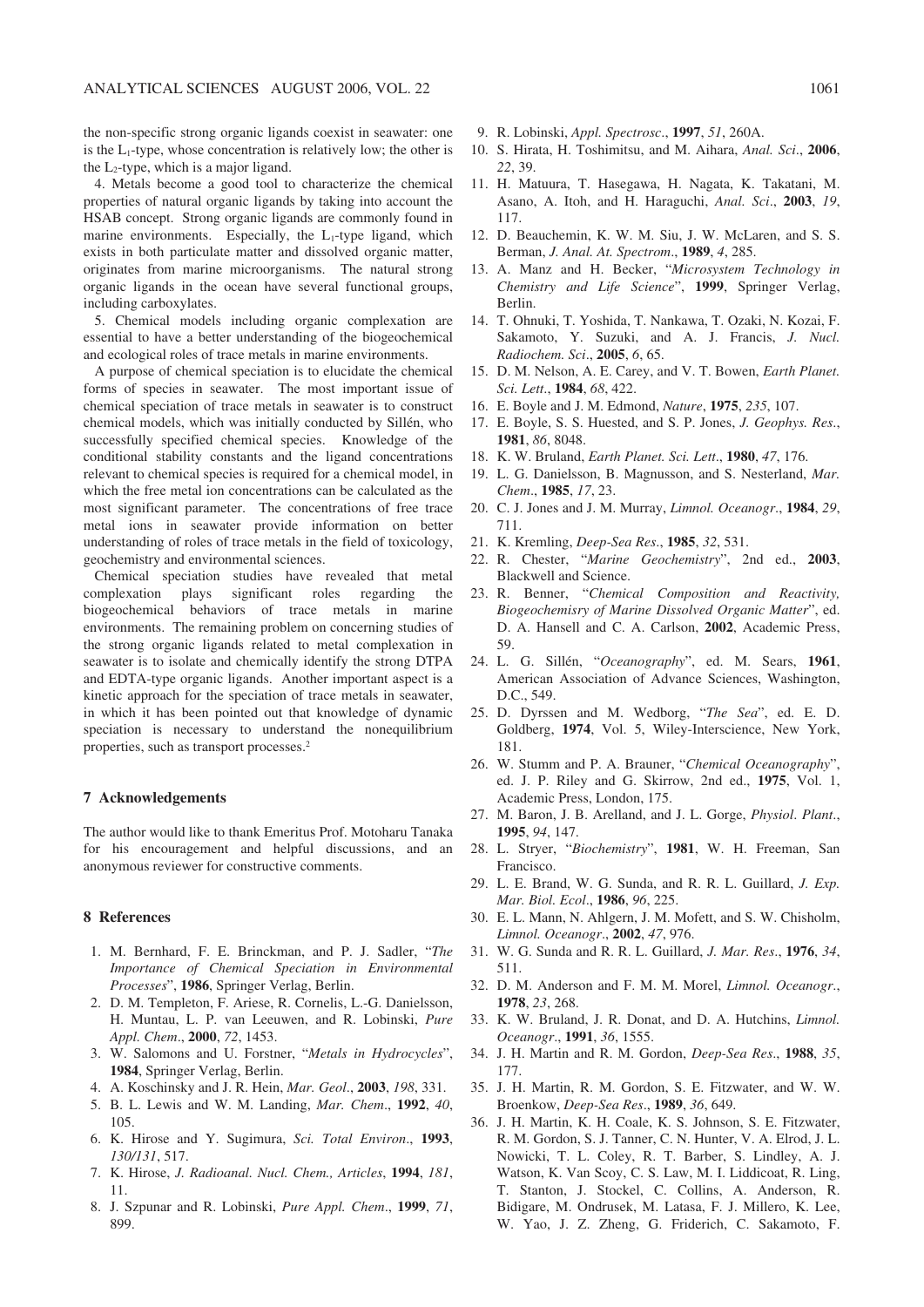Chavez, K. Buck, Z. Kolber, R. Greene, P. Falkowski, S. W. Chisholm, F. Hoge, R. Swift, J. Yungel, S. Turner, P. Nightingale, A. Hatton, P. Liss, and N. W. Tindale, *Nature*, **1994**, *371*, 123.

- 37. P. M. Williams, *Limnol. Oceanogr*., **1969**, *14*, 156.
- 38. R. T. Barber and J. H. Ryther, *J. Exp. Mar. Biol. Ecol*., **1969**, *3*, 191.
- 39. G. E. Batley and T. M. Florence, *Mar. Chem*., **1976**, *4*, 347.
- 40. J. C. Duinker and C. J. M. Kramer, *Mar. Chem*., **1977**, *5*, 203.
- 41. Y. Sugimura, Y. Suzuki, and Y. Miyake, *J. Oceanogr. Soc. Jpn*., **1978**, *34*, 93.
- 42. R. T. Reid, D. H. Live, D. J. Faulkner, and A. Butler, *Nature*, **1993**, *366*, 455.
- 43. W. Stumm and J. J. Morgan, "*Aquatic Chemistry*", **1996**, Wiley Interscience, New York.
- 44. C. M. G. van den Berg, *Mar. Chem*., **1982**, *11*, 307.
- 45. C. M. G. van den Berg, *Mar. Chem*., **1982**, *11*, 323.
- 46. C. M. G. van den Berg, *Mar. Chem*., **1984**, *14*, 201.
- 47. C. J. M. Kramer and J. C. Duinker, "*Complexation of Trace Metals in Natural Waters*", **1984**, Nijhoff/Junk, The Hague, 1.
- 48. A. Nelson, *Anal. Chim. Acta*, **1985**, *169*, 287.
- 49. C. J. M. Kramer, *Mar. Chem*., **1986**, *18*, 335.
- 50. P. J. M. Buckley and C. M. G. van den Berg, *Mar. Chem*., **1986**, *19*, 281.
- 51. J. G. Hering, W. G. Sunda, R. L. Ferguson, and F. M. M. Morel, *Mar. Chem*., **1987**, *20*, 299.
- 52. K. H. Coale and K. W. Bruland, *Limnol. Oceanogr*., **1988**, *33*, 1084.
- 53. K. H. Coale and K. W. Bruland, *Deep-Sea Res*., **1990**, *34*, 317.
- 54. S. C. Apte, M. J. Gardner, and J. R. Ravenscroft, *Mar. Chem*., **1990**, *29*, 63.
- 55. T. Midorikawa, E. Tanoue, and Y. Sugimura, *Anal. Chem*., **1990**, *62*, 1737.
- 56. W. G. Sunda and A. K. Hanson, *Limnol. Oceanogr*., **1987**, *32*, 537.
- 57. G. R. Mills, E. McFadden, and J. G. Quinn, *Mar. Chem*., **1987**, *20*, 313.
- 58. W. G. Sunda and R. L. Ferguson, "*Trace Metals in Sea Water*", ed. C. S. Wong, E. Boyle, K. Bruland, J. Burton, and E. D. Goldberg, **1983**, Plenum, New York, 871.
- 59. J. W. Moffett and R. G. Zika, *Mar. Chem*., **1987**, *21*, 301.
- 60. J. W. Moffett, L. E. Brand, and R. G. Zika, *Deep-Sea Res*., **1990**, *37*, 27.
- 61. W. G. Sunda and S. A. Huntsman, *Mar. Chem*., **1991**, *36*, 136.
- 62. J. R. Donat and C. M. G. van den Berg, *Mar. Chem*., **1992**, *38*, 69.
- 63. K. Yokoi and C. M. G. van den Berg, *Electroanalysis*, **1992**, *4*, 65.
- 64. E. L. Rue and K. W. Bruland, *Mar. Chem*., **1995**, *50*, 117.
- 65. E. Fischer and C. M. G. van den Berg, *Anal. Chim. Acta*, **2001**, *432*, 11.
- 66. L. Jin and N. J. Gogan, *Anal. Chim. Acta*, **2000**, *412*, 77.
- 67. K. Hirose, Y. Dokiya, and Y. Sugimura, *Mar. Chem*., **1982**, *11*, 343.
- 68. M. Tanaka, *Anal. Chim. Acta*, **1963**, *29*, 193.
- 69. K. Hirose, *Anal. Chim. Acta*, **1994**, *284*, 621.
- 70. M. L. A. M. Campos and C. M. G. van den Berg, *Anal. Chim. Acta*, **1994**, *284*, 481.
- 71. L. A. Miller and K. W. Bruland, *Anal. Chim. Acta*, **1994**, *284*, 573.
- 72. F. L. L. Muller, S. B. Gulin, and A. Kalvøy, *Mar. Chem*.,

**2001**, *76*, 233.

- 73. C. M. G. van den Berg, *Mar. Chem*., **1984**, *15*, 1.
- 74. C. M. G. van den Berg, *Mar. Chem*., **1995**, *50*, 139.
- 75. K. W. Bruland, *Limnol. Oceanogr*., **1989**, *34*, 267.
- 76. J. R. Donat and K. W. Bruland, *Mar. Chem*., **1990**, *28*, 301.
- 77. F. L. L. Muller and D. R. Kester, *Mar. Chem*., **1991**, *33*, 71.
- 78. J. K. Stanley Jr. and R. H. Byne, *Geochim. Cosmochim. Acta*, **1990**, *54*, 753.
- 79. A. Zirino and S. Yamamoto, *Limnol. Oceanogr*., **1972**, *17*, 661.
- 80. R. J. M. Hudson, D. T. Covault, and F. M. M. Morel, *Mar. Chem*., **1992**, *38*, 209.
- 81. R. J. M. Hudson and F. M. M. Morel, *Limnol. Oceanogr*., **1990**, *35*, 1002.
- 82. J. Wu and G. W. Luther III, *Mar. Chem*., **1995**, *50*, 159.
- 83. M. Gledhill and C. M. G. van den Berg, *Mar. Chem*., **1994**, *47*, 41.
- 84. M. P. Bacon and R. F. Anderson, *J. Geophy. Res*., **1982**, *87*, 2045.
- 85. B. D. Honeyman and P. H. Santschi, *J. Mar. Res*., **1989**, *47*, 950.
- 86. N. Savoye, C. R. Benitez-Nelson, A. B. Burd, J. K. Cochran, M. Charette, K. O. Buesseler, G. A. Jackson, M. Roy-Barman, S. Schmidt, and M. Elskens, *Mar. Chem*., **2006**, *100*, 234.
- 87. R. F. Anderson, M. P. Bacon, and P. G. Brewer, *Earth Planet. Sci. Lett*., **1983**, *65*, 7.
- 88. Y. Nozaki and Y. Horibe, *Earth Planet. Sci. Lett*., **1983**, *65*, 39.
- 89. C.-A. Huh and M. P. Bacon, *Nature*, **1985**, *316*, 718.
- 90. Y. Nozaki and M. Yamada, *Deep-Sea Res*., **1987**, *34*, 1417.
- 91. Y. Nozaki, H.-S. Yang, and M. Yamada, *J. Geophys. Res*., **1987**, *87*, 2045.
- 92. C.-A. Huh, W. S. Moore, and D. Kadko, *Geochim. Cosmochim. Acta*, **1985**, *53*, 1357.
- 93. D. Langmuir and J. S. Herman, *Geochim. Cosmochim. Acta*, **1980**, *44*, 1753.
- 94. W. P. Cacheris and G. R. Choppin, *Radiochim. Acta*, **1987**, *42*, 185.
- 95. K. L. Nash and G. R. Choppin, *J. Inorg. Nucl. Chem*., **1980**, *42*, 1045.
- 96. K. Hirose, *The Scientific World JOURNAL*, **2004**, *4*, 67.
- 97. P. H. Santschi, L. Guo, M. Baskaran, S. Trumbore, J. Southon, T. S. Bianchi, B. Honeyman, and L. Cifuentes, *Geochim. Cosmochim. Acta*, **1995**, *59*, 625.
- 98. D. Dyrssen, *Mar. Chem*., **1985**, *15*, 285.
- 99. S. Elliott, *Mar. Chem*., **1988**, *24*, 203.
- 100.R. F. C. Mantoura, "*Marine Organic Chemistry*", ed. E. K. Duursma and R. Dawson, **1981**, Elsevier Amsterdam, 179.
- 101.H. Itabashi, Y. Shigeta, H. Kawamoto, and H. Akaiwa, *Anal. Sci*., **2000**, *16*, 1179.
- 102.R. G. Peason, *J. Am. Chem. Soc*., **1963**, *85*, 3533.
- 103.K. Hirose and E. Tanoue, *Geochim. Cosmochim. Acta*, **1994**, *58*, 1.
- 104.K. Hirose, *Mar. Chem*., **1990**, *28*, 267.
- 105.D. Scott Smith, R. A. Bell, J. Valliant, and J. R. Kramer, *Environ. Sci. Technol*., **2004**, *38*, 2120.
- 106.L. M. Laglera and C. M. G. van den Berg, *Mar. Chem*., **2003**, *82*, 71.
- 107.A. E. Martell and R. M. Smith, "*Critical Stability Constants*", **1982**, Vol. 5, First Supplement, Plenum Press, New York.
- 108.A. J. Francis, "*Biomediation of Contaminated Soils*", **1999**, Agronomy Monograph No. 37, USA, 239.
- 109.T. Sakaguchi and A. Nakajima, "*Mineral Bioprocessing*",